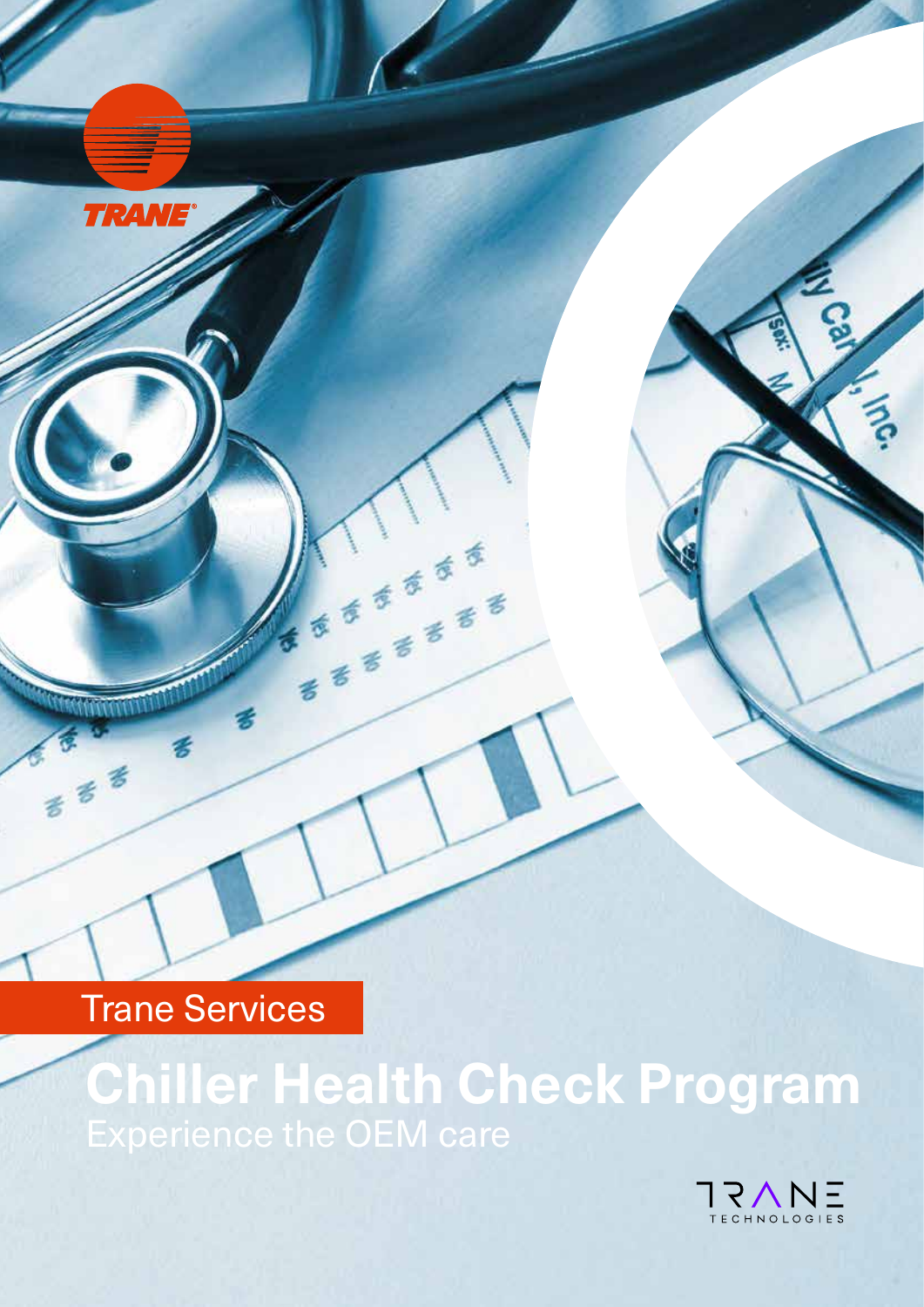# Optimize your Trane equipment with a Trane Chiller Health Check

You might compare your Trane liquid chiller to the human body. To stay fit, humans need regular check-ups performed by medical experts to assess overall health condition and detect potential health risks. The same logic applies to your chiller. A check-up performed by a Trane factory authorized service technician provides real time chiller operating condition.

Reliable, efficient performance and lower operational costs are directly linked to how your Trane chiller is maintained. The Trane Chiller Health Check Program is a step-by-step evaluation of the current performance status of your equipment. With the right information in hand, your Trane service expert will analyze the current status and provide you with a detailed report and suggestions for chiller performance enhancement. With almost 100 years in HVAC leadership, Trane's OEM chiller expertise is unmatched in the industry.

# A Trane Chiller Health Check suited to your situation

A Trane Chiller Health Check is available according to your needs. Trane offers either a basic or comprehensive program.

Both programs include an oil sample analysis in a laboratory to evaluate the presence of wear on the components and compare the current oil parameters to original specifications.

The comprehensive program includes the eddy current and vibration analyses to verify the internal condition of the heat exchanger tube and the compressor respectively. The additional thermographic inspection provides immediate status of the electrical panel.

Any signs of deterioration will be noted during the different inspections. Your Trane expert will be able to suggest the best solution to fix any issues and quickly restore your Trane chiller to optimal operating conditions.

#### The basic program

Onsite, a Trane engineer inspects your liquid chiller including the general equipment frame and main components:

- Refrigerant lines
- Electrical wiring and control panel
- Thermal insulation
- Heat exchangers
- Water connections
- Compressor

A site safety audit is performed to ensure your plant satisfies equipment safety and operational requirements. Essential equipment parameters are measured according to the unit controller characteristics.

|                                | <b>Equipment Lifecycle Management</b>                          |                                                       |                                                      |                                                           |                                                          |                                                          |                                                            |
|--------------------------------|----------------------------------------------------------------|-------------------------------------------------------|------------------------------------------------------|-----------------------------------------------------------|----------------------------------------------------------|----------------------------------------------------------|------------------------------------------------------------|
|                                | Trane Elite Start <sup>™</sup><br>and Extended<br><b>Start</b> | <b>Genuine Parts</b><br>and Repair<br><b>Services</b> | Trane<br>Service<br><b>Agreements</b>                | <b>Trane</b><br>Select™<br><b>Agreements</b>              | Trane<br><b>Building</b><br>Advantage                    | <b>Trane</b><br>Connected<br><b>Services</b>             | <b>Trane</b><br>Rental<br><b>Services</b>                  |
|                                | Foundation<br>for high<br>performances<br>buildings            | Comprehensive<br>OEM parts                            | Planned<br>maintenance                               | Comprehensive<br>service contracts<br>for HVAC<br>systems | System<br>enhancement<br>service solutions               | Remote<br>monitoring with<br>a professional<br>advantage | Keep your<br>customers<br>cool during<br>emergencies       |
|                                | Benchmarking<br>baseline<br>parameters                         | State of the art<br>logistics                         | Minimize<br>downtime and<br>extend<br>equipment life | Improve<br>reliability and<br>performance                 | Reliability,<br>energy and<br>environmental<br>solutions | Close monitoring<br>and analysis of<br>system trends     | Solve capacity<br>issues when it<br>gets hot               |
|                                | Monitor<br>and adjust<br>system critical<br>parameters         | Factory<br>authorized<br>technicians                  | Reduce<br>operating costs                            | Improve costs<br>of ownership                             | Improve comfort<br>and operating<br>efficiency           | Critical alarm<br>management<br>and event log            | Support<br>temporary cooling<br>and fast<br>track projects |
| Start-up                       | п                                                              |                                                       |                                                      |                                                           |                                                          |                                                          |                                                            |
| Operate and maintain           |                                                                | ■                                                     | п                                                    | п                                                         |                                                          |                                                          |                                                            |
| Improve cost of ownership      |                                                                |                                                       |                                                      | m.                                                        | п                                                        | п                                                        |                                                            |
| Upgrade and improve            |                                                                |                                                       |                                                      |                                                           | <b>COL</b>                                               |                                                          |                                                            |
| Advanced remote analytics      |                                                                |                                                       |                                                      |                                                           |                                                          | п                                                        |                                                            |
| Contingency cooling            |                                                                |                                                       |                                                      |                                                           |                                                          |                                                          | п                                                          |
| <b>Environmental solutions</b> |                                                                |                                                       |                                                      |                                                           | п                                                        |                                                          |                                                            |

#### The comprehensive program

This premium program is a further step in the Trane OEM expertise. With more in-depth predictive analyses, an extensive check-up is performed to reflect a complete equipment status. Additional tests include:

- Vibration analysis
- Eddy current analysis

• Thermographic inspection of the electrical panel Both Trane Chiller Health Check Programs provide essential real-time equipment condition. An ideal way to spot potential issues and take preventive measures for the safe, reliable and efficient operation of your system.

# Who knows Trane equipment better than Trane?

## Highlights of the Trane Chiller Health Check Program

Trane has the service knowledge and experience you expect from a trusted advisor. The Trane Chiller Health Check Program helps protect your investment with suggestions for improving your cost of ownership. A good start to integrate your equipment in a valuable Lifecycle management.

# Research involving all HVAC systems has shown that a regular maintenance schedule can:

- Cut unexpected breakdowns by 70-75%
- Reduce downtime by 35-45%
- Lower equipment repair and maintenance costs by 25-30%
- Reduce energy consumption by 5-20%.